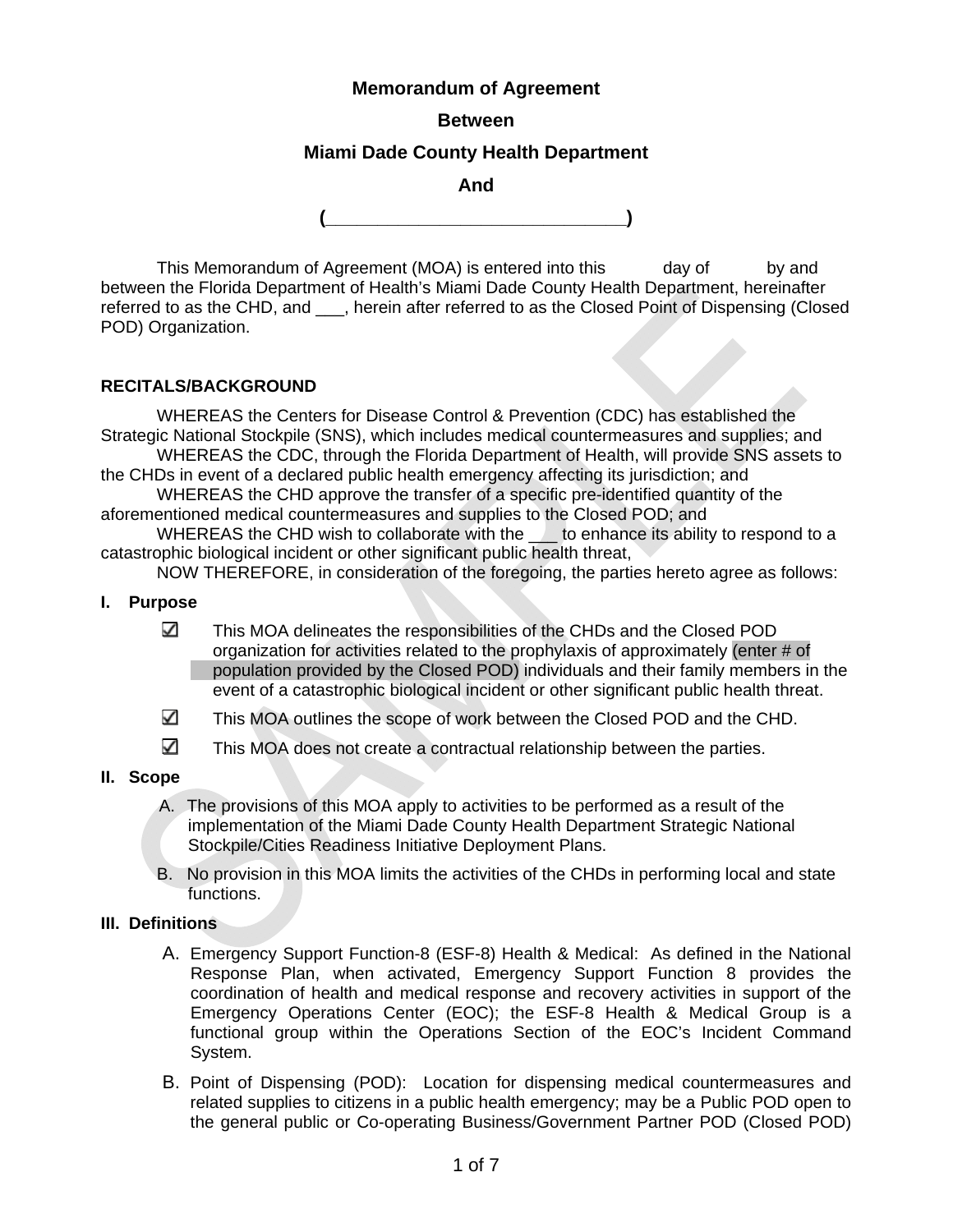established specifically for the employees (or members) of the entities and their family members.

- C. Prophylaxis: Medical countermeasures and related supplies designed to prevent the occurrence and spread of disease.
- D. Strategic National Stockpile (SNS): A national repository of antibiotics, chemical antidotes, antitoxins, life support medications, and medical supplies managed by the CDC.
- E. SNS "Push-Pack": A specific quantity of emergency medical supplies designed to be delivered anywhere in the United States within 12 hours of the decision to deploy.
- F. Identified Population: Employees, contractors, essential personnel, and/or residents of the Closed POD entity and their family members who would receive medical countermeasures and related supplies in the event of SNS deployment.
- G. The Project BioShield Act of 2004 (Public Law 108–276; "the Act"), among other provisions, established the comprehensive Emergency Use Authorization (EUA) program. The US Emergency Use Authorization (EUA) is a critical new tool for medical and public health communities and is applicable for both civilian and military use. It fills the need for timely and practical medical treatment under emergency conditions and authorizes use of the best product available for treatment or prevention when the relevant product has not already been approved or approved for this specific use by the US Food and Drug Administration. The need for and genesis of the EUA, its requirements, its broad application to civilian and military populations, and its features of particular importance to physicians and public health officials are detailed.

#### **IV. Miami Dade County Health Department shall be responsible for:**

A. Providing the Closed POD organization with available health screening forms, educational materials, training, and other resources to be used in the event of a catastrophic public health emergency requiring the mass prophylaxis of the identified population.

B. Providing the Closed POD with as much advance notice as is feasible of the decision to request and deploy SNS assets.

C. Providing to the appropriate State-level personnel the pre-established quantities of medical countermeasures and related supplies required, pre-established delivery locations, and appropriate site contact information.

D. Providing, to the extent sufficient SNS assets are allocated to the jurisdiction, assets to the Closed POD in quantities established by the Closed POD based on their best available information.

E. Providing a point of contact at the CHD who may provide pre-event technical assistance and training to prepare for mass dispensing activities.

 F. Providing telephone and fax numbers to the ESF8 representatives at the Emergency Operations Center.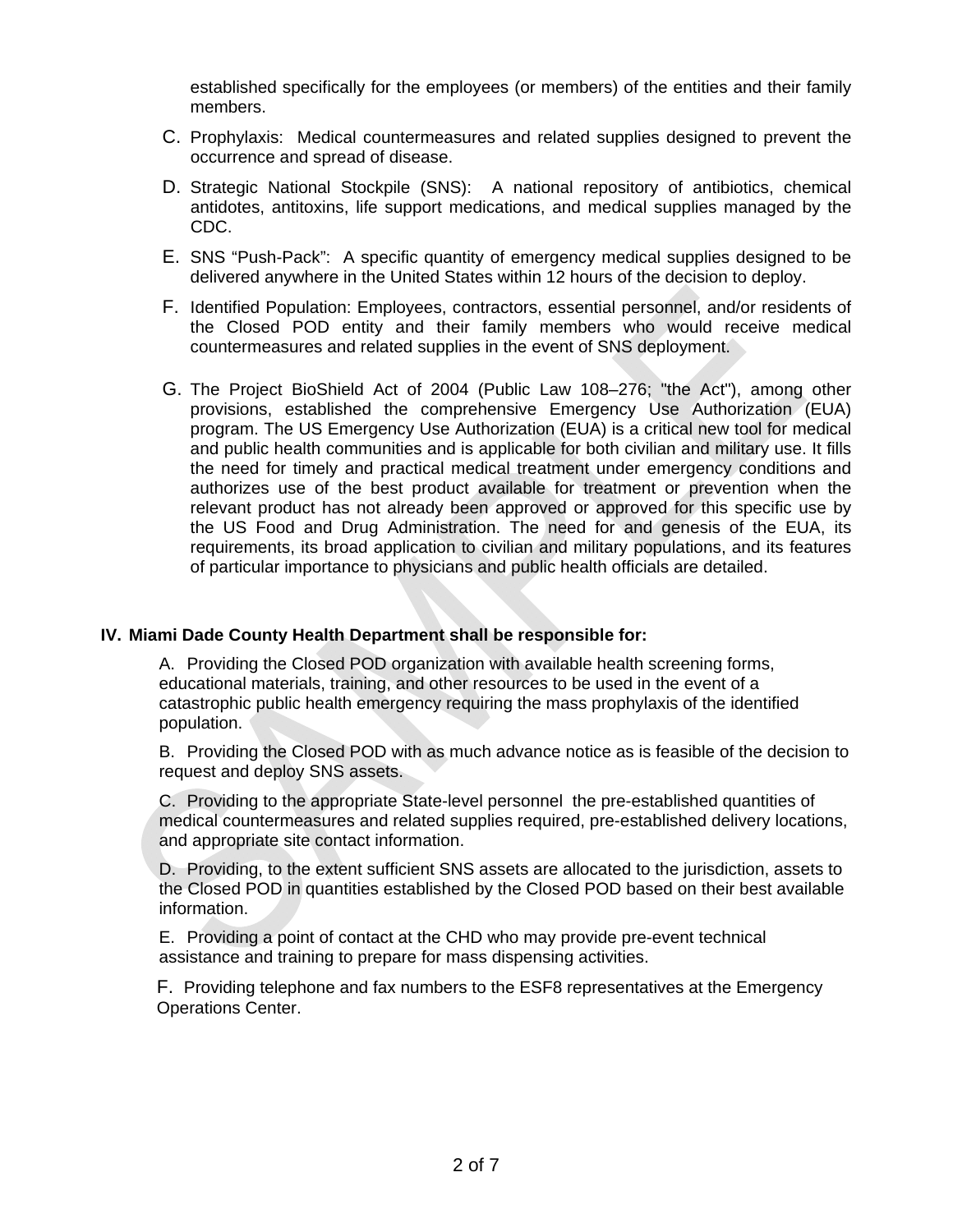#### **V. The Closed POD Organization shall be responsible for:**

- A. Developing a plan to screen its members and their family members' prior to dispensing of medication, and distributing appropriate educational information using the forms, handouts, and other materials provided by the CHDs.
- B. Providing the CHDs with the number of individuals in the identified population detailing, to the extent possible, the PROPORTION of adult and pediatric members who would receive medical countermeasures at the Closed POD in the event of SNS deployment
- C. Identifying primary, secondary, and tertiary contacts for notifications and asset transfer.
- D. Identifying primary and secondary locations where assets will be received.
- E. Receiving and securing the allotment of medical countermeasures and related supplies.
- F. Ensuring that a medical dispensing professional (physician, pharmacist, ARNP, PA, dentist, podiatrist, or other medical professional authorized to dispense at the time of the event) is on-site to oversee all dispensing operations.
- G. Utilizing medical countermeasures and related materials supplied by the CHD to provide prophylaxis to their own identified population.
- H. Collecting completed client registration forms for individuals receiving countermeasures and maintaining inventory of medical countermeasures and related supplies received and dispensed.
- I. Ensuring that no fee of any kind is charged for the materiel or any function associated with dispensing activities.
- J. Returning any unused medical countermeasures and related supplies and completed inventory forms and accounting for all medical countermeasures dispensed, to the CHD.
- K. Contacting the ESF-8 representative at the Emergency Operations Center if additional medical countermeasures and related supplies are required to provide sufficient regimens for the intended population.

#### **VI. Closed POD demographic and contact information.**

A. Demographics of identified personnel:

Total Agency # Essential Personnel:

Total Agency # Support Personnel

Total Agency # Personnel Household:

Total Agency Population to receive prophylaxis: \_\_\_\_\_\_

B. Agency Contact Information:

Contact information for individuals to receive notification and individuals authorized to accept custody of assets included as Attachment A of this document.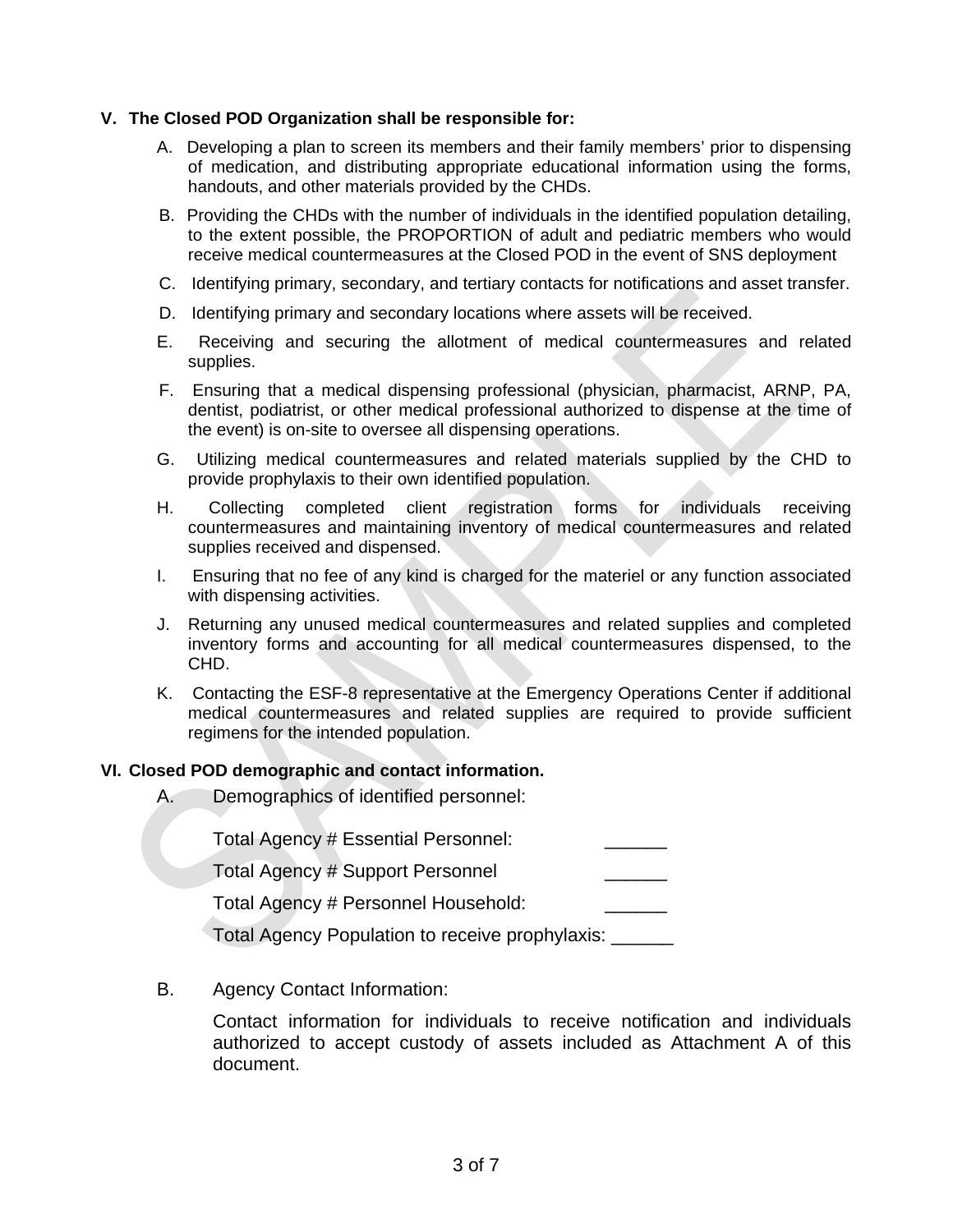#### **VII.Conditions, Amendments, and Termination**

- A. Requests for information, confidentiality. This Memorandum of Agreement is governed for public records purposes by Ch. 119, F.S. Additional federal laws may apply. Where federal law forms a basis to prevent disclosure of the terms of this MOA, the parties agree that neither will disclose the nature of this effort and the terms of this agreement to any person or entity, except as may be necessary to fulfill its mission and statutory and regulatory responsibilities. The parties agree to notify one another before releasing materials or information relating to this MOA pursuant to federal or state freedom of information act statutes or similar provisions in law*.*
- B. MDCHD, its agents, servants and employees are protected against tort claims as described in Section 768.28, Florida Statutes. The exclusive remedy for injury or damage resulting from such negligent acts or omissions of such agents, servants and employees of CHDs is by action against the State of Florida.
- C. Federal Immunity: The PREP Act sets forth the immunity for "covered persons" from tort claims related to, in this case, "covered countermeasure", *following a PREP ACT declaration of public health emergency by the HHS Secretary*, The Closed POD may be considered a covered person; a "Program Planner of countermeasure (i.e., individuals and entities involved in planning and administering programs for distribution of a countermeasure)…" appears in CDC Public Readiness and Emergency Preparedness Act Questions and Answers, 42 USC §247d-6d(i)(7)-(7)(A)(ii). As a covered person, if applicable, ENTITY may be immune from suit and liability under Federal and State law with respect to "all claims for loss caused by, arising out of, relating to, or resulting from the administration to or the use by an individual of a covered countermeasure…". 42 U.S.C. § 247d-6d(a)(1).
- D. Any provision of this MOA later found to be in conflict with Federal law or regulation, or invalidated by a court of competent jurisdiction, shall be considered inoperable and/or superseded by that law or regulation. Any provision found inoperable is severable from this MOA, and the remainder of the MOA shall remain in full force and effect.
- E. The parties agree that the terms if this MOA may be revised at any time only by formal written agreement, executed by both parties herein. Each party reserves the right to change its Point of Contact without written notification, but will notify the other party within a reasonable period of time, not exceeding thirty (30) days after such a change.
- F. The parties agree that this MOA shall continue in effect until terminated.
- G. Either party may terminate this MOA at any time by giving the other party written notice at least 30 days prior to the intended termination date.
- H. The parties expressly agree that no relationship of employer/employee, principal agent, or other association shall be created by this MOA between the parties or their directors, officers, agents, or employees. The parties agree that they will never incur any obligations on the part of the other party.
- I. This MOA is non-exclusive. Thus, the parties reserve the right to enter into similar agreements or understandings with other parties
- J. This MOA contains all the terms and conditions agreed upon by the parties. There are no provisions, terms, conditions, or obligations other than those contained herein.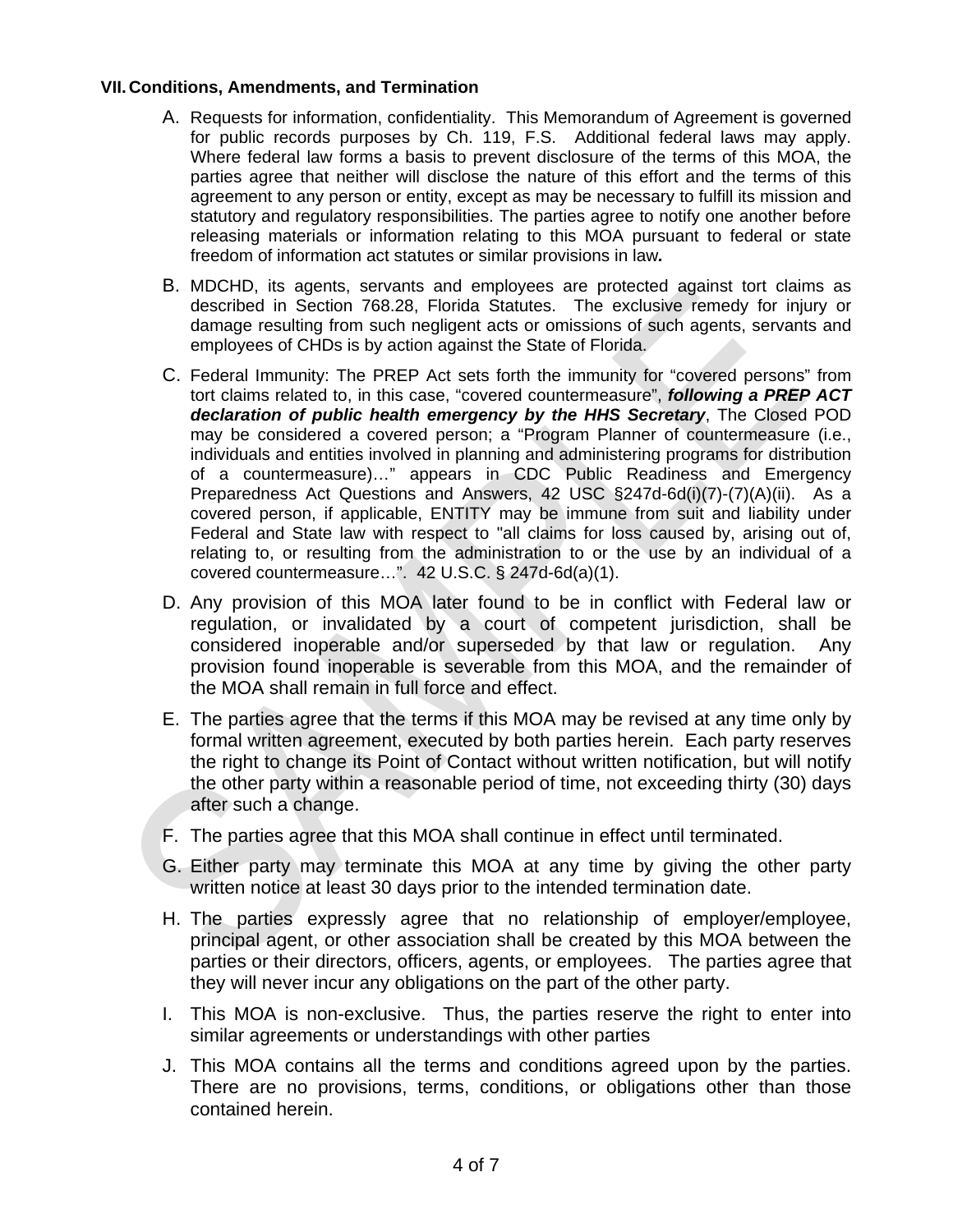#### **VIII. No Private Right Created**

THIS DOCUMENT IS AN INTERNAL AGREEMENT BETWEEN THE STATE OF FLORIDA AND AND DOES NOT CREATE OR CONFER ANY RIGHT OR BENEFIT ON ANY OTHER PERSON OR PARTY, PRIVATE OR PUBLIC. NOTHING IN THIS AGREEMENT IS INTENDED TO RESTRICT THE AUTHORITY OF EITHER SIGNATORY TO ACT AS PROVIDED BY LAW OR REGULATION, OR TO RESTRICT ANY AGENCY FROM ENFORCING ANY LAWS WITHIN ITS AUTHORITY OR JURISDICTION.

IN WITNESS WHEREOF, the parties have executed this Memorandum of Agreement effective upon the Effective Date set forth above.

|         | State of Florida, Department of Health,<br>Miami Dade County Health Department |
|---------|--------------------------------------------------------------------------------|
| Signed: | Signed:                                                                        |
| Name:   | Name:                                                                          |
| Title:  | Miami Dade CHD Administrator<br>Title:                                         |
| Date:   | Date:                                                                          |
|         |                                                                                |

Attachment A: Closed POD Contact Information Attachment B: Health Department Contact Information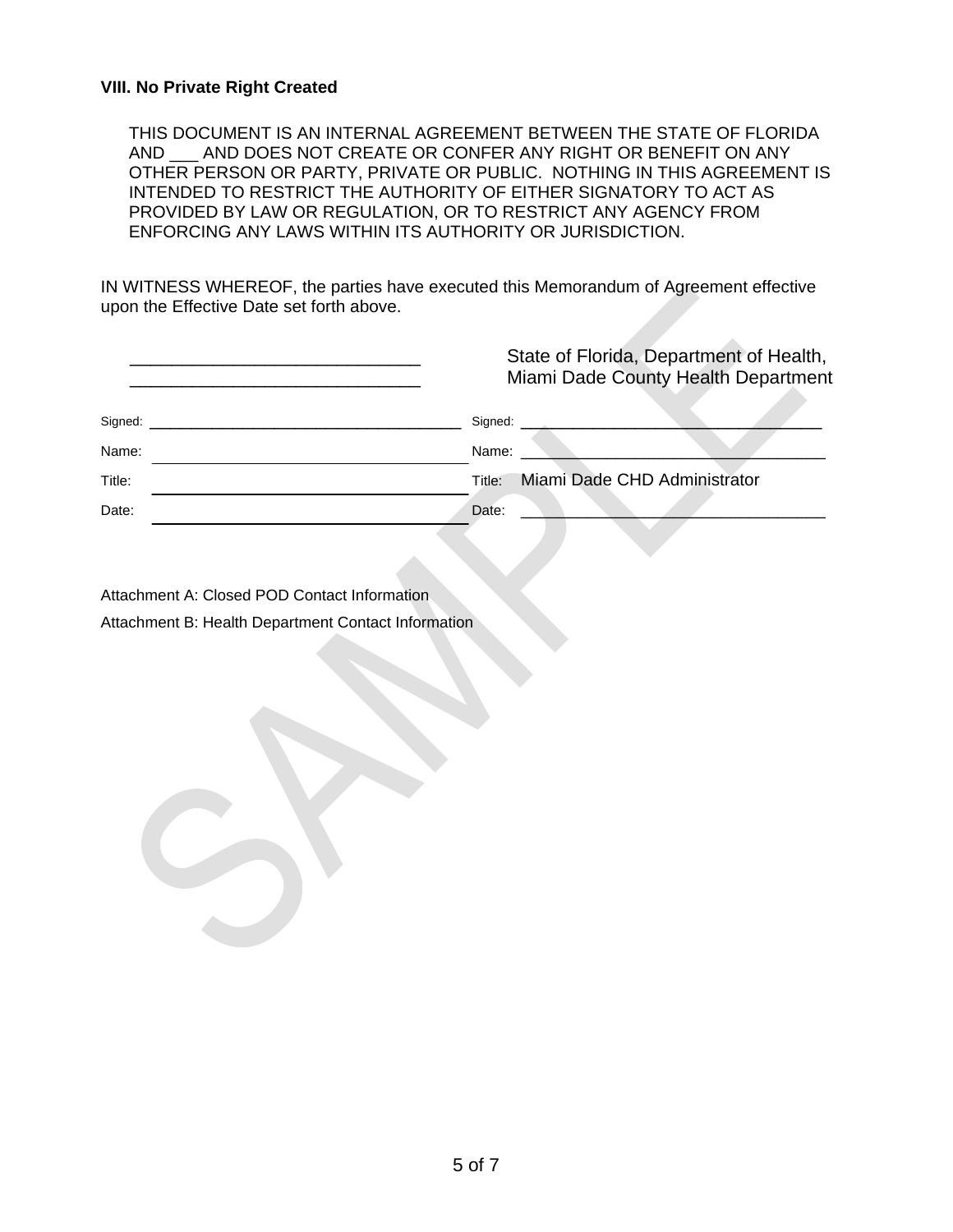# **Attachment A – Demographic and Contact Information**

# **A. Closed POD Demographic Information**

# **Identified Population**:

Total Agency # Essential Personnel: Total Agency # Support Personnel Total Agency # Personnel Household: Total Agency Population to receive prophylaxis: \_\_\_\_\_\_

# **B. Closed POD Contact Information**

|                                          | <b>Primary Contact:</b><br><b>Mailing Address:</b>   |  |
|------------------------------------------|------------------------------------------------------|--|
| Office Phone:<br>Mobile Phone:<br>Email: |                                                      |  |
|                                          | <b>Secondary Contact:</b><br><b>Mailing Address:</b> |  |
| Office Phone:<br>Mobile Phone:<br>Email: |                                                      |  |
|                                          | <b>Tertiary Contact:</b><br><b>Mailing Address:</b>  |  |
| Office Phone:<br>Mobile Phone:<br>Email: |                                                      |  |

# **C. Closed POD representative authorized to accept assets**

| <b>Primary Contact:</b><br><b>Mailing Address:</b>   |  |
|------------------------------------------------------|--|
| Office Phone:<br>Mobile Phone:<br>Email:             |  |
| <b>Secondary Contact:</b><br><b>Mailing Address:</b> |  |